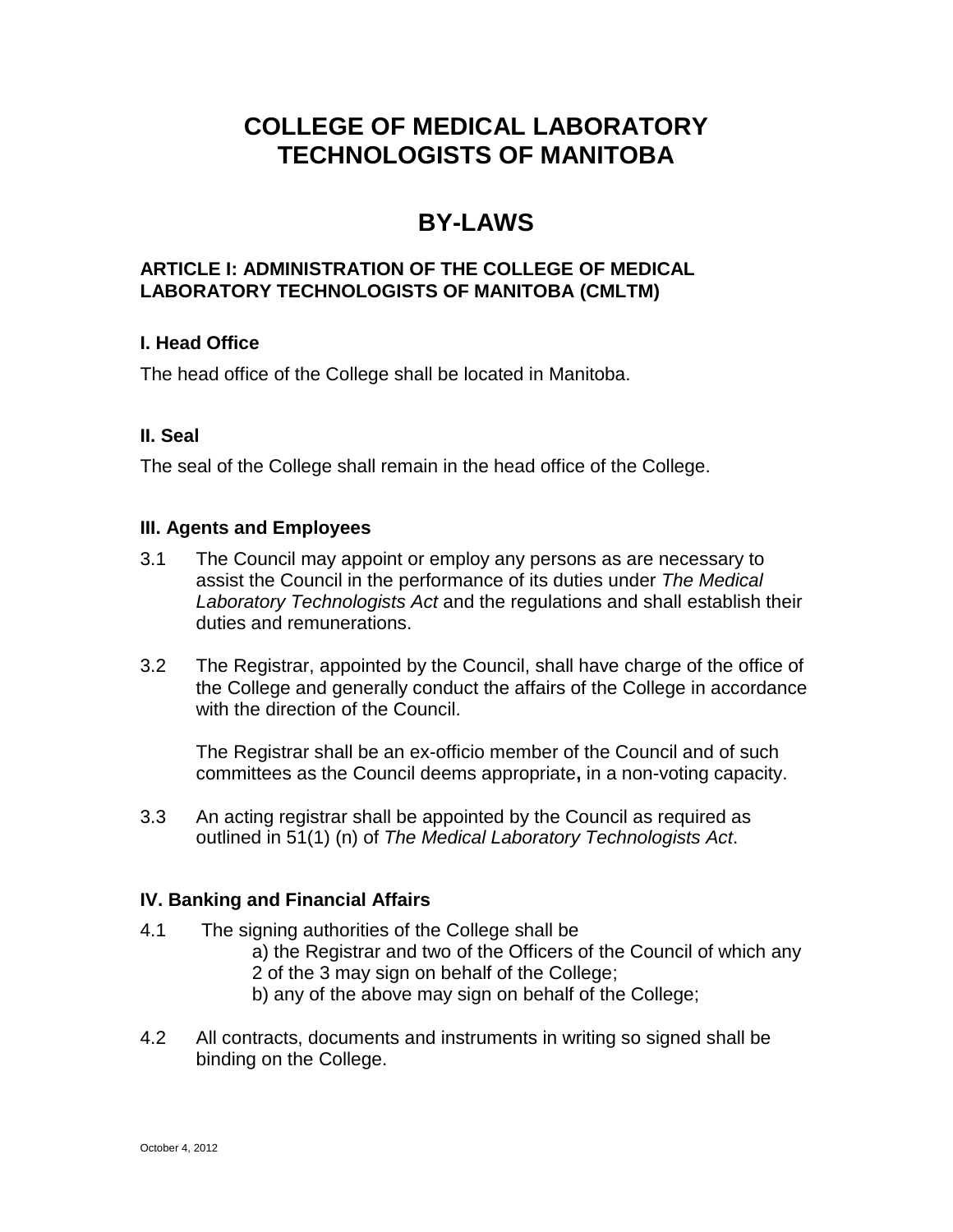- 4.3 The Council may invest revenue and such investment shall be registered in the name of the College.
- 4.4 An accountant shall be appointed by the Council.
- 4.5 Each year the Annual General Meeting shall appoint an auditor. The Auditor shall prepare and submit to each annual meeting of the College an audited financial statement of operations of the College for the past year.
- 4.6 The members of the Council, board and committees thereof may be paid an allowance for traveling and living expenses while engaged in the business of the Council.
- 4.7 The amount of the allowance shall be determined by the Council.
- 4.8 The Council may set remuneration, fees and expenses payable to members of the Council or of committees, or boards for attending to the business of the College.
- 4.9 All persons with signing authority or access to funds shall be bondable.

#### *V. Fiscal Year*

*The fiscal year of the College shall be from January 1st to December 31st of the same year.*

# **ARTICLE II: MEMBERS**

The rights, privileges and obligations of the classes of members are:

# **I. Practicing Members:**

- 1.1 Shall pay the annual fee and any other fees as applicable.
- 1.2 Are entitled to practice Medical Laboratory Technology in Manitoba.
- 1.3 Shall receive full voting privileges and all privileges extended by the College.
- 1.4 Are eligible for election or appointment to any position within the College.
- 1.5 Are entitled to attend and generally participate in College meetings.
- 1.6 Are entitled to receive copies of official College publications.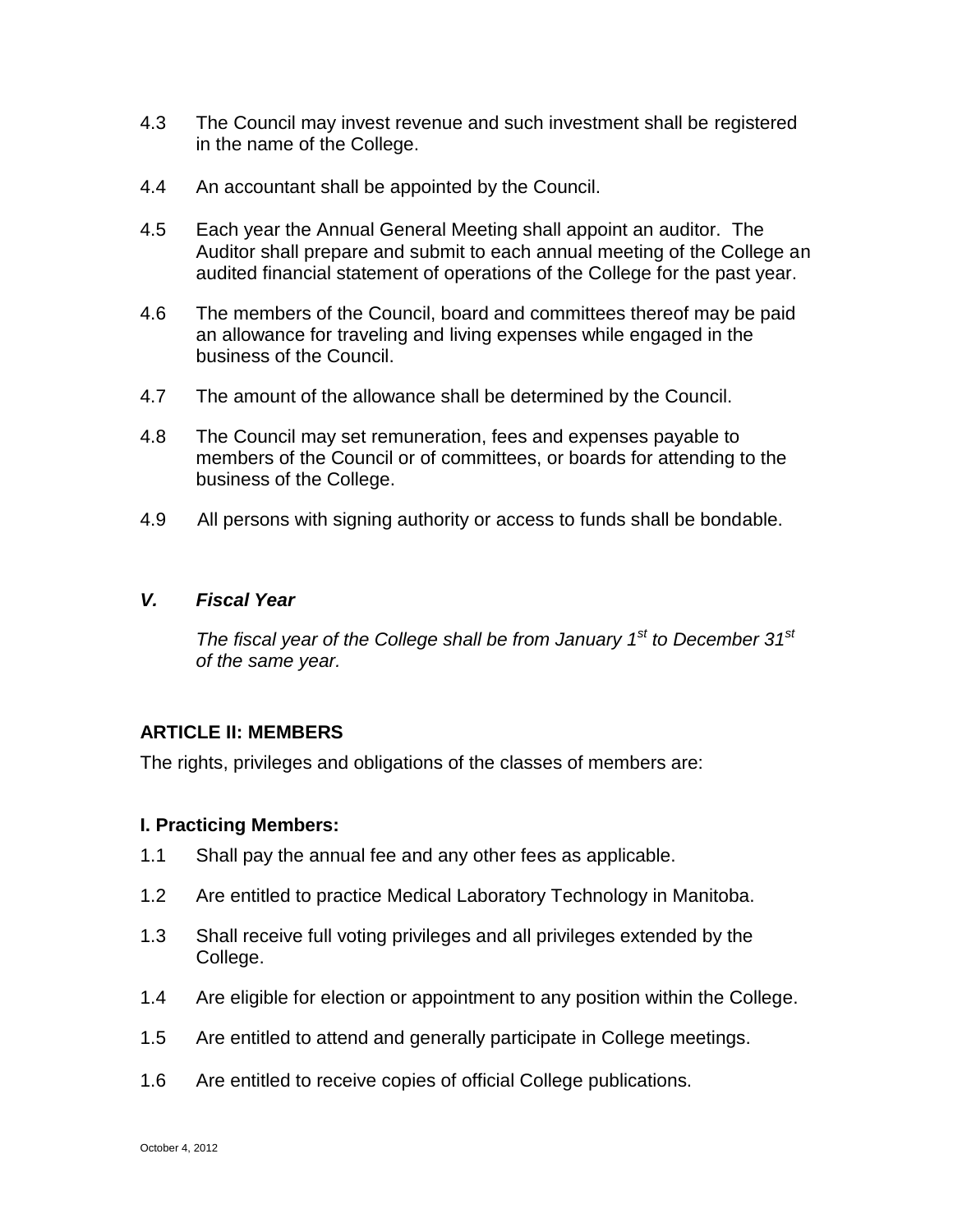## **II. Inactive Members:**

- 2.1 Shall pay an annual fee and any other fees as applicable.
- 2.2 Are not eligible to practice Medical Laboratory Technology.
- 2.3 Shall receive full voting privileges and all privileges extended by the College.
- 2.4 Are eligible for election or appointment to any position within the College.
- 2.5 Are entitled to attend and generally participate in College meetings.
- 2.6 Are entitled to receive copies of official College publications.

# **III. Temporary Practicing Members:**

- 3.1 Shall pay the initial processing fee.
- 3.2 Are entitled to practice as specified in the regulations.
- 3.3 Are not eligible to vote or to be elected or appointed to any position within the College.
- 3.4 Are entitled to attend and generally participate in College meetings.

#### **IV. Conditional Registration Members**

- 4.1 Shall pay the annual fee and any other fees as applicable.
- 4.2 Are entitled to practice Medical Laboratory Technology under direct onsight supervision as specified in the regulations and according to the policy and procedures of the College.
- 4.3 Are not eligible to be elected or appointed to any position within the College.
- 4.4 Are entitled to attend and generally participate in College meetings.

#### **V. Student Members:**

- 5.1 Shall pay the applicable student fee.
- 5.2 Are entitled to practice Medical Laboratory Technology under direct onsight supervision.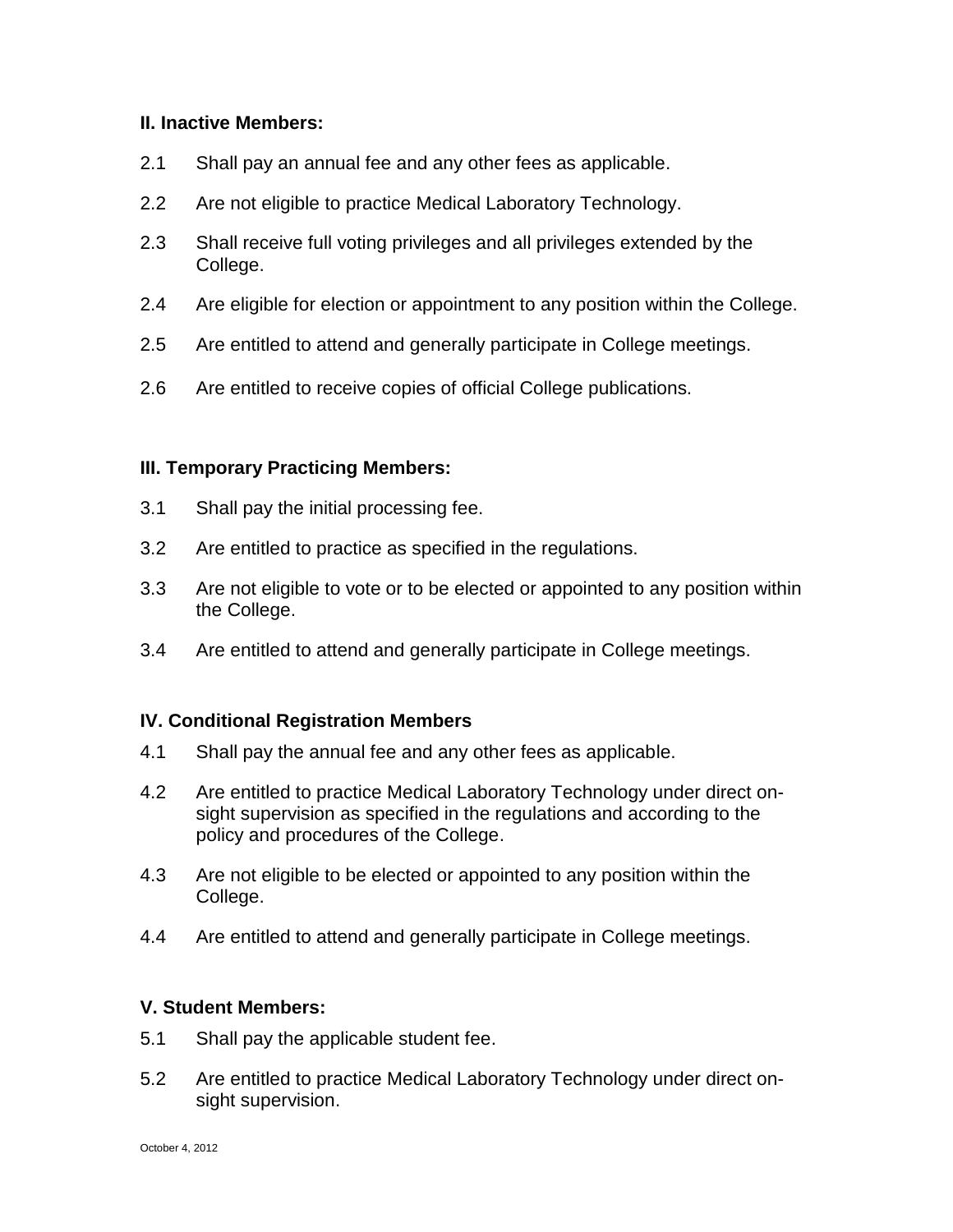- 5.3 Are not eligible to vote or to be elected or appointed to any position within the College.
- 5.4 Are entitled to attend and generally participate in College meetings.
- 5.4 Are entitled to receive copies of official College publications.

#### **VI. Honorary Members**

- 6.1 Honorary membership may be granted by Council on any person who has made a significant contribution to the profession of Medical Laboratory Technology.
- 6.2 Shall be exempt from annual dues.
- 6.3 Are not eligible to practice Medical Laboratory Technology.
- 6.4 Are not eligible to vote or to be elected or appointed to any position within the College.
- 6.5 Are entitled to attend and generally participate in College meetings.
- 6.6 Are entitled to receive copies of official College publications.

## **VII. Obligations of Membership**

All members shall:

- 7.1 Notify the Registrar of change in name, mailing address, place of employment and membership status;
- 7.2 Practice Medical Laboratory Technology in accordance with the code of ethics, Standards and Practice Directives of the College;
- 7.3 Provide information respecting his/her suspension/dismissal from their position;
- 7.4 Answer all correspondence from the College in which a reply is requested, within 15 days or the deadline specified in the correspondence, unless an extension is granted by Council.
- 7.5 Each member shall accurately complete and return the required annual renewal for providing such information as may be requested including:
	- a. information required to be maintained in the register of the College;
	- b. information respecting his or her participation in the continuing competency program;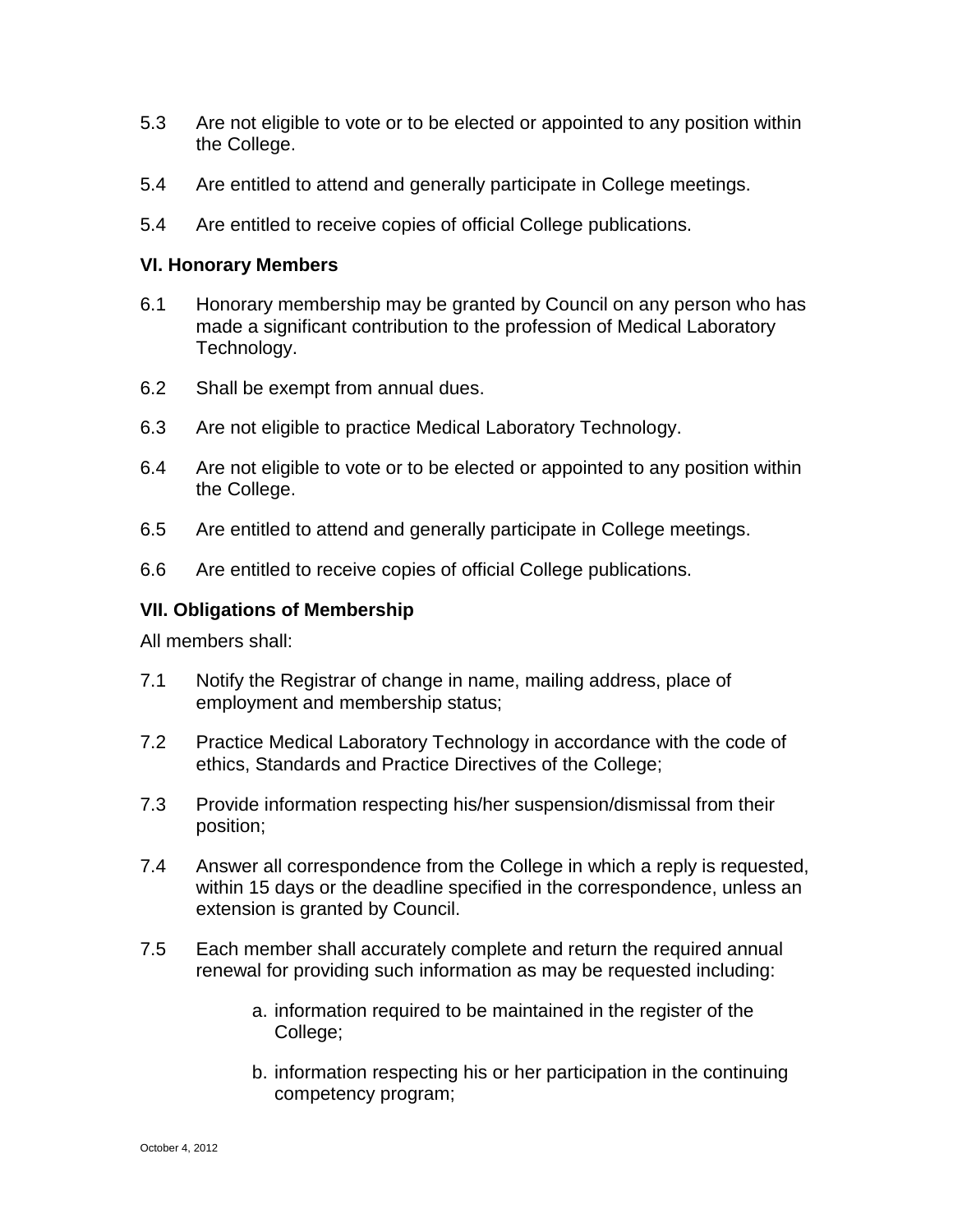- c. information respecting the nature of the medical laboratory services provided in Manitoba where the member principally engages in the practice of Medical Laboratory Technology;
- d. information that relates to the professional characteristics and activities of the member that may assist the College in carrying out its objects; and
- e. information for the purposes of compiling statistical information to assist the College in fulfilling its objects;
- f. information respecting professional liability insurance coverage as required in the regulations.

# **ARTICLE III: FEES**

- 1.1 The Registrar shall send notification of fees payable for the ensuing year at least 90 days prior to the1<sup>st</sup> of January of each year.
- 1.2 The membership fees of the College as determined by the Council shall be:
	- a) an initial application administration fee;
	- b) an annual fee;
	- c) a reinstatement of registration fee;
	- d) a late fee of 20% of the annual fee;
	- e) a processing fee for curriculum review when such a review is required.
- 1.2.1 For new applications received on or after June  $1<sup>st</sup>$ , the annual fee for that year, for practicing and conditional members shall be half the annual fee.
- 1.3 The membership year of the College shall commence on the 1st day of January and terminate on the 31st day of December each year.
- 1.4 The application administration fee for enrollment and membership in the College shall be the processing fee plus the annual fee.
- 1.5 Should an application be refused or withdrawn, the application administration fee only shall be retained by the College.
- 1.6 Where the payment of the annual fee is not received on or before November  $15^{th}$ , a late fee of 20% of the annual fee will be assessed:
	- a) within 15 working days after the due date, a letter sent by registered mail or by other service that provides the sender with proof of delivery, shall be sent to each member at his/her last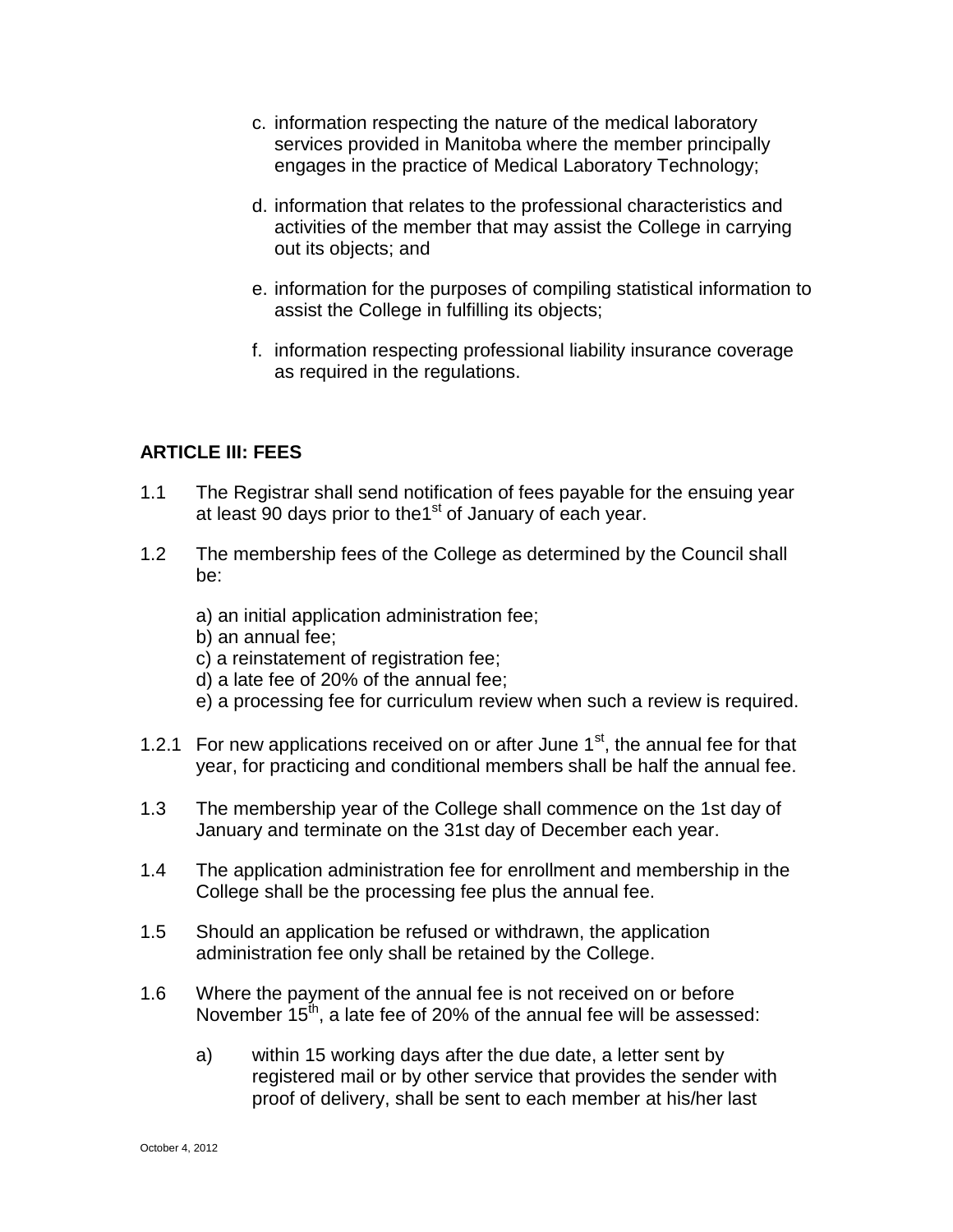recorded address advising him/her of the fact that he/she is in arrears and of the penalty involved;

- b) upon receipt of the annual fee plus a late fee of 20% of the annual fee, the Registrar shall consider the individual as being in good standing with the College.
- 1.7 where payment is not received by December  $31<sup>st</sup>$ , the Registrar shall suspend that individual for non-payment of fees and shall notify the individual and the individual's most current employer of that suspension;
	- a) to be reinstated the person shall pay the current year's annual fee plus a reinstatement of registration fee of \$100.00.
- 1.8 Any member applying to have his/her name transferred between registers shall pay the difference between the fees paid and the annual fee due on the new register for the current year.
- 1.9 There will be no refund of fees except as described in 1.5 of this Article.

# **ARTICLE IV: MEETINGS**

#### **I. Annual General Meeting**

- 1.1 An Annual General Meeting (AGM) of the College shall be held each year at a time and place to be fixed by the Council.
- 1.2 Written notice shall be sent to every Council member and to every member of the College at his/her last recorded address 30 days prior to the date of the Annual General Meeting. A copy of the agenda for the meeting shall be mailed with such notice.
- 1.3 The agenda for the Annual General Meeting shall be prescribed by the Council and shall include provision for any business or resolution which may be introduced from the floor of the meeting by any member. Any motions or resolutions brought forward from the floor are referrals to the Council for consideration.
- 1.4 The quorum for an Annual General Meeting of the College shall be 5% of the membership who are entitled to vote. Mail ballots may be counted to reach a quorum only on those issues for which mail ballots have been received.
- 1.5 At the Annual General Meeting there shall be reports presented by the chair, treasurer and the registrar of the College and such committees or boards as the Council deems necessary.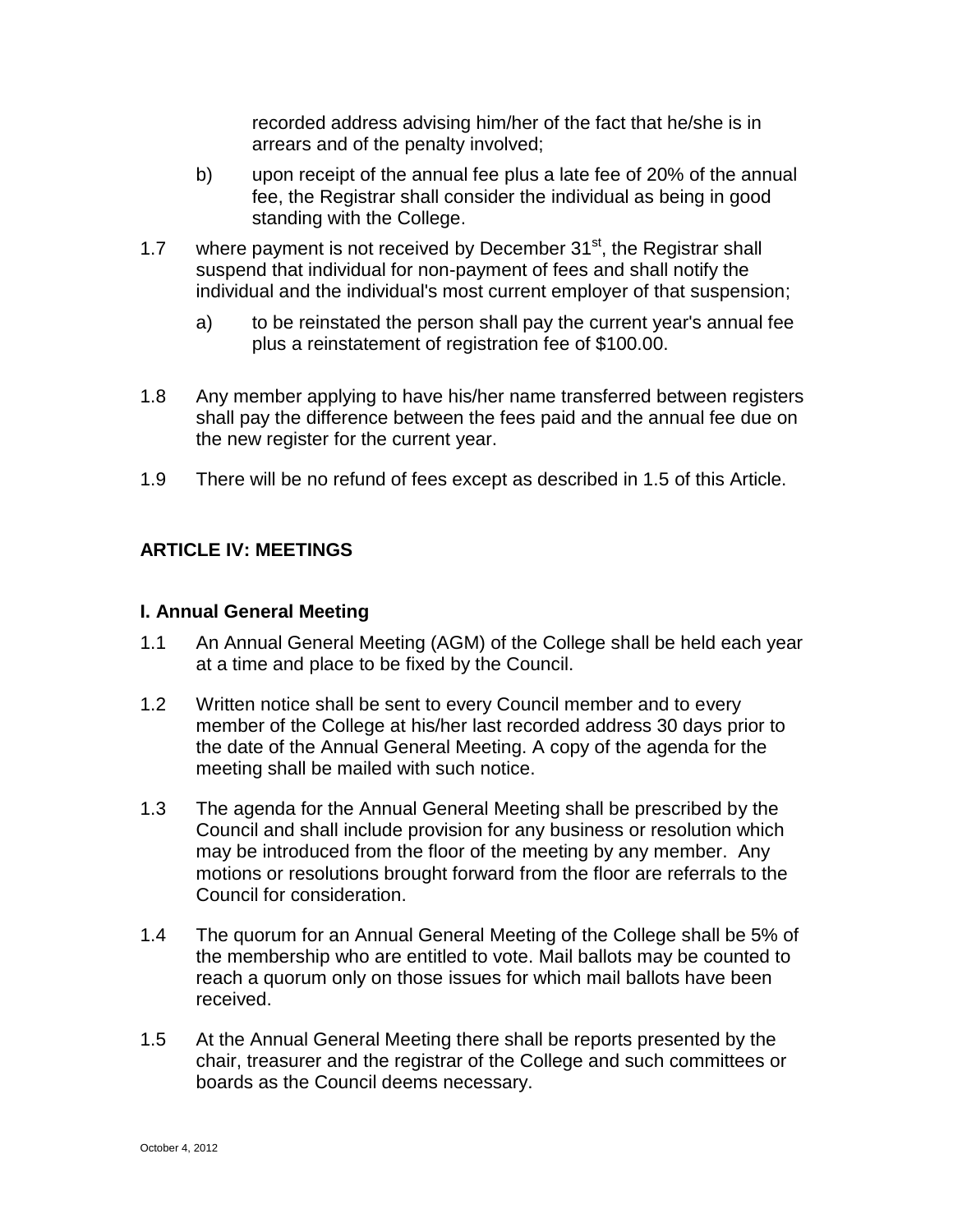1.6 An audited financial statement of the College shall be presented at the Annual General Meeting.

## **II. Special Meetings**

- 2.1 A special meeting of the College may be called by the Council at any time and shall be called if so requested in writing by 5% of the membership of the College who are entitled to vote.
- 2.2 The business to be transacted at a special meeting shall be limited to that specified in the notice thereof.
- 2.3 Written notice of a special meeting of the College shall be sent to every Council member and every member of the College 30 days prior to the date of the meeting and the business to be transacted shall be specified in such notice.
- 2.4 The quorum for a special meeting of the College shall be 20% of the membership of the College who are entitled to vote.

#### **III. Voting at Annual and Special Meetings**

- 3.1 Each member whose name is entered on the CMLTM register as Active or Inactive members and who is in good standing at the date of the meeting shall be entitled to vote on any issue to be determined by a vote.
- 3.2 Mail ballots may be issued only for questions that cannot be amended at the meeting.
- 3.3 For adoption of any issue, a majority vote of those members present who are entitled to vote as well those who have mailed ballots shall be required.
- 3.4 Each member shall be requested to present his/her current membership certificate as evidence of his/her entitlement to vote.
- 3.5 A vote may be taken by ballot or by a show of hands at the discretion of the chair.
- 3.6 The chair of the meeting shall appoint from amongst those assembled, three scrutineers who shall tabulate the vote and report the results to the chair.
- 3.7 In the event of a tie vote, the chair of the meeting shall cast the deciding vote.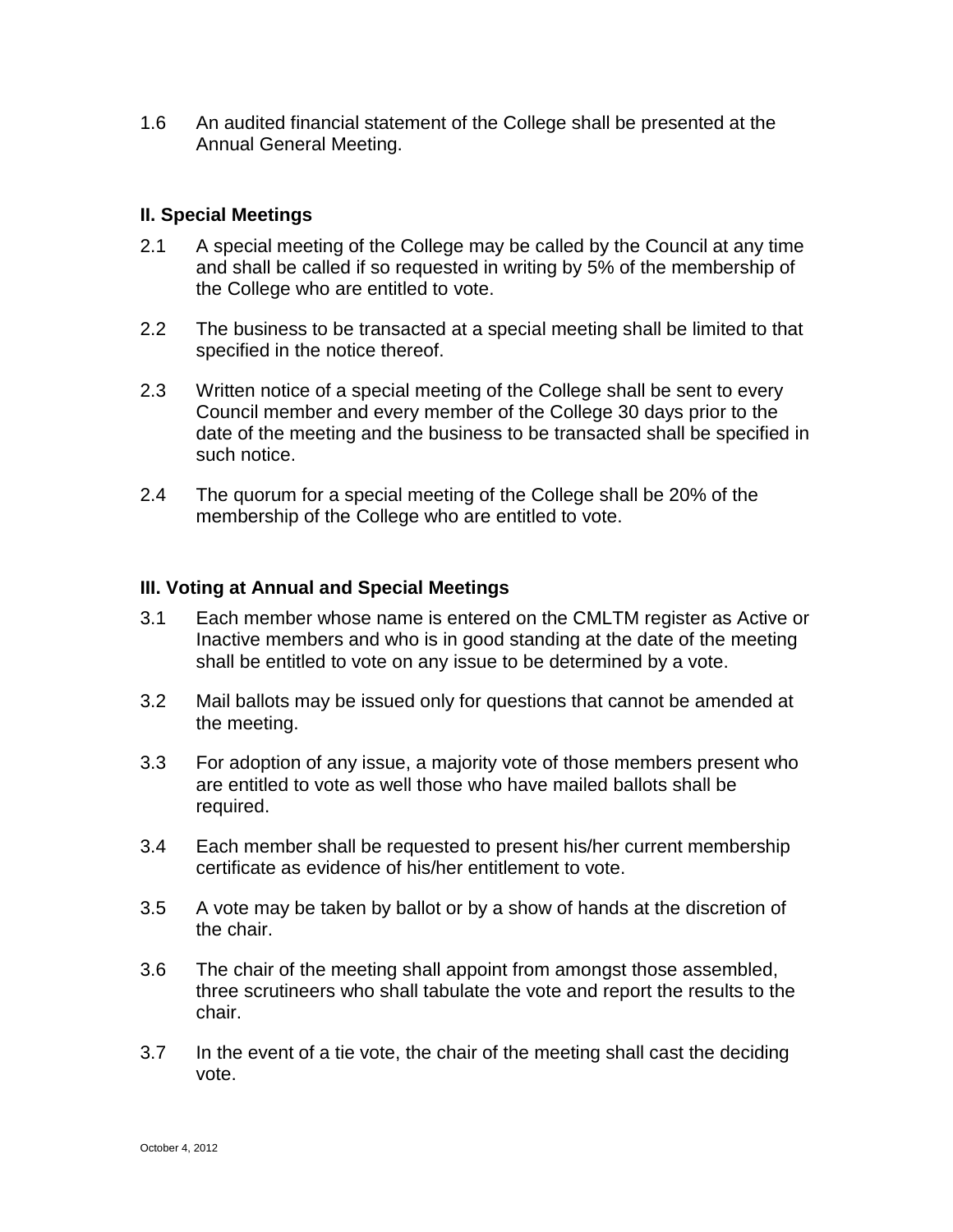# **IV. Recording of Meeting**

4.1 Minutes shall be taken at annual and special meetings and be circulated to the membership within 90 days of the meeting.

#### **V. Meetings of the Council**

- 5.1 Regular meetings of the Council shall be held as determined by the Council. There shall be no less than four meetings per year.
- 5.2 Written notice of all meetings of the Council stating the business to be transacted shall be given to each member of the Council not less than 7 days before the meeting.
- 5.3 A meeting of the Council may be held without notice if all members of the Council have waived notice.
- 5.4 A majority of the Council, one of whom should be a public representative, shall constitute a quorum for the transaction of business.

# **ARTICLE V: ELECTION OF THE COUNCIL**

1.1 The Council shall consist of at least six elected members and three appointed public representatives.

# **I. Elected Members:**

- 1.1 Election of the Council from the membership shall be held concurrently with the Annual General Meeting of the College.
- 1.2 Council terms will be two years in length, and elections of half the councilors shall take place every year. All councilors shall have terms of two years from the date of their election.
- 1.3 The Council may establish rules regarding nomination of candidates for election to the Council, the manner of voting for Council members, and the conduct and regulation of Council members.
- 1.4 Only those members on the active and inactive register who are in good standing with the College at the date of election are eligible for election or appointment to any position within the College.
- 1.5 Only members on the active and inactive register who are in good standing with the College at the date of the election shall be entitled to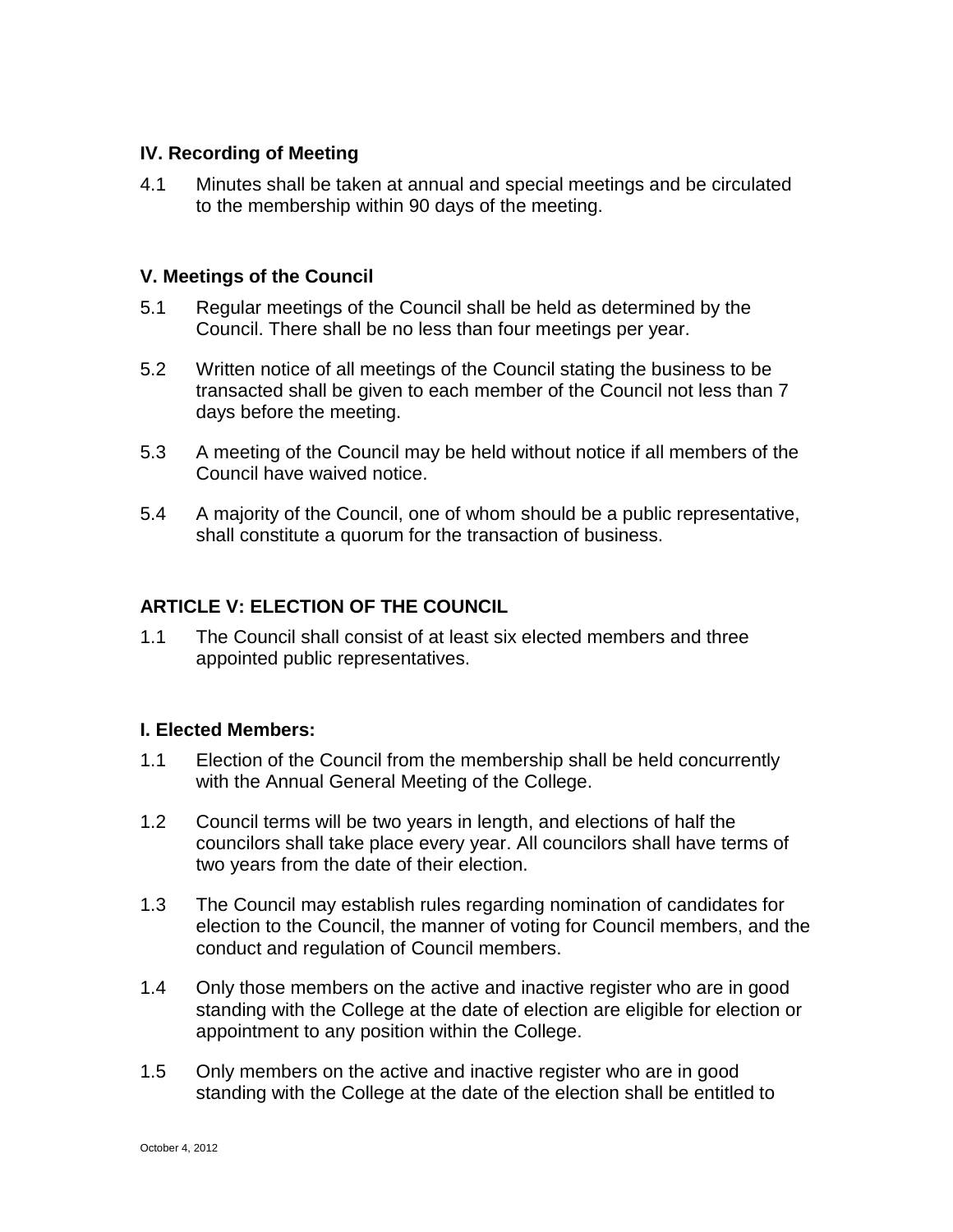vote for the election of Council members and may vote for as many candidates as there are vacancies on the Council.

- 1.6 Any member eligible to vote who follows the appropriate procedures outlined by the Council may submit a mail-in ballot for the election of Council members.
- 1.7 The elected Council members shall be announced and take office by the chair of the Council at the Annual General Meeting or on a date fixed by Council.

#### **II Public Member Appointments:**

- 2.1 Three public representatives from the roster of public representatives shall be appointed by the Council for a three year term.
- 2.2 The public representatives shall take office for a three year term following the Annual General Meeting or on a date fixed by Council.

# **ARTICLE VI: COUNCIL MEMBERS**

# **I. Term of Office**

- 1.1 All councilors shall be elected for a term of two years. They are eligible for re-election or re-appointment for 2 consecutive terms unless there are no other eligible members in good standing wishing to be nominated in which case the Council may, by a majority vote, allow councilors to be eligible for re-election or re-appointment for an additional term.
- 1.2 When an elected position on Council becomes vacant the Council shall appoint a member of the College to fill the vacancy for the balance of the term of office vacated.
- 1.3 When vacancies on the Council are more than 50% of elected members, the remaining members shall call an election to fill the vacancies.
- 1.4 When a position of public representative becomes vacant, the Council shall appoint a public representative to fill the vacancy for the balance of the term of office vacated.
- 1.5 The Council may appoint ex-officio members in a non-voting capacity to the Council.

#### **II. Removal from the Council**

2.1 The Council may, by a majority vote, remove a Council member if: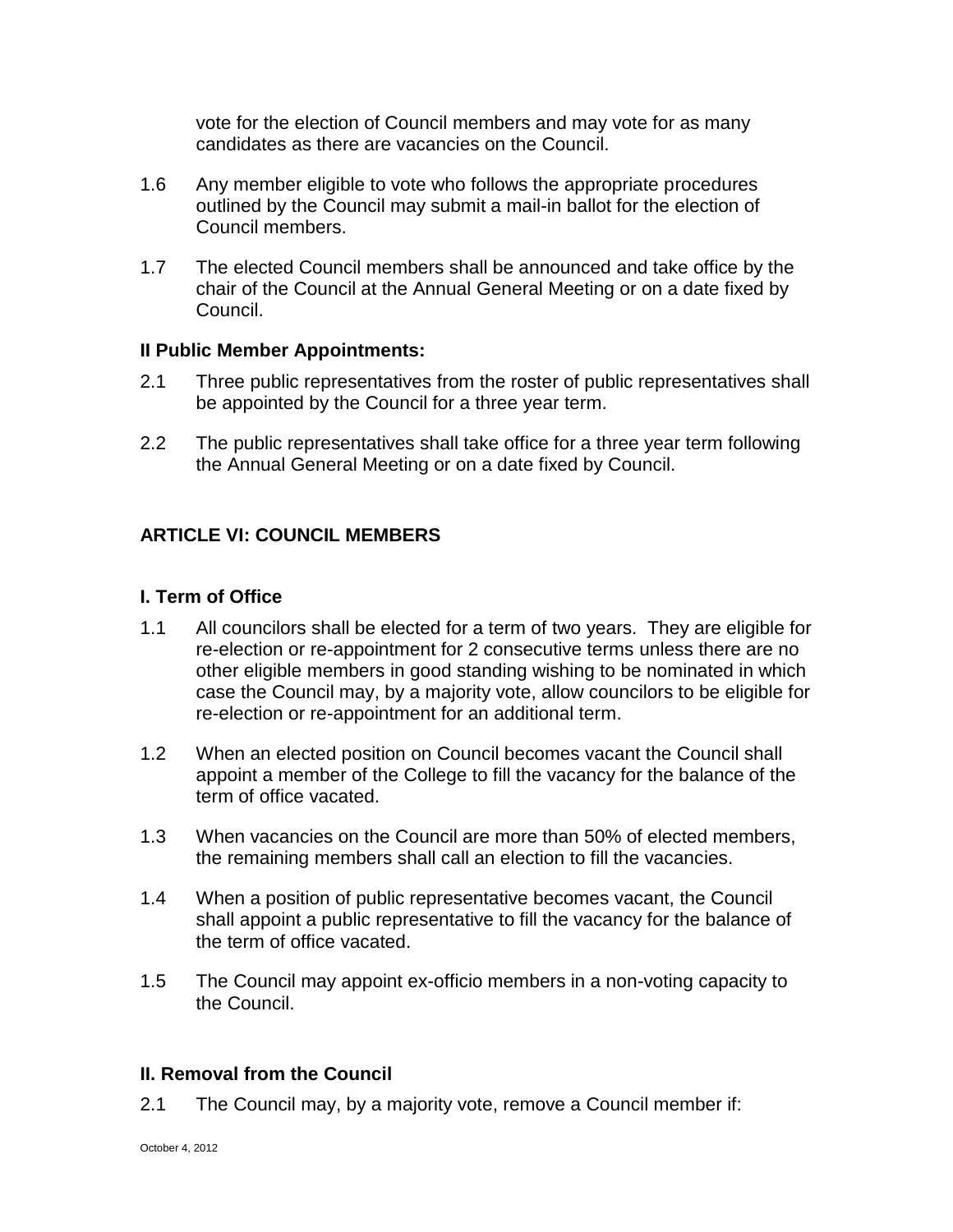- a) he/she consistently fails or refuses to perform the duties assigned to him/her by the chair or vice-chair of the Council;
- b) he/she consistently fails or refuses to adhere to *The Medical Laboratory Technologists Act*, regulations, by-laws or code of ethics;
- c) he/she is absent from more than 3 meetings of the Council between Annual General Meetings; the Council shall consider extenuating circumstances;
- d) his/her membership is allowed to lapse, is suspended or revoked.

# **III. Officers of the Council**

- 3.1 At the first Council meeting following the Annual General Meeting, the Council shall select from amongst its members a treasurer, either a chair and a vice-chair, or two co-chairs, all of whom shall be members of the College and such other officers as it may see fit.
- 3.2 The chair or co-chairs shall:
	- a) preside at all meetings of the College and the Council;
	- b) ensure that all orders and resolutions of the Council are put into effect;
	- c) exercise general supervision over the affairs of the College.
- 3.3 The vice-chair shall:
	- a) preside at all meetings of the College in the absence of the chair;

b) in the event of the chair's inability to act shall assume the office of the chair and serve as such for the balance of the term remaining to the chair.

- 3.4 The treasurer shall:
	- a) have general control of all budgets, financial transactions, etc. on behalf of the College;
	- b) ensure that an audited financial statement of operation of the College is prepared and submitted to each annual meeting of the College.
- 3.5 Vacancies among all officers except the chair shall be filled by appointment of an incumbent Council member to hold office until the end of the term of the vacated office.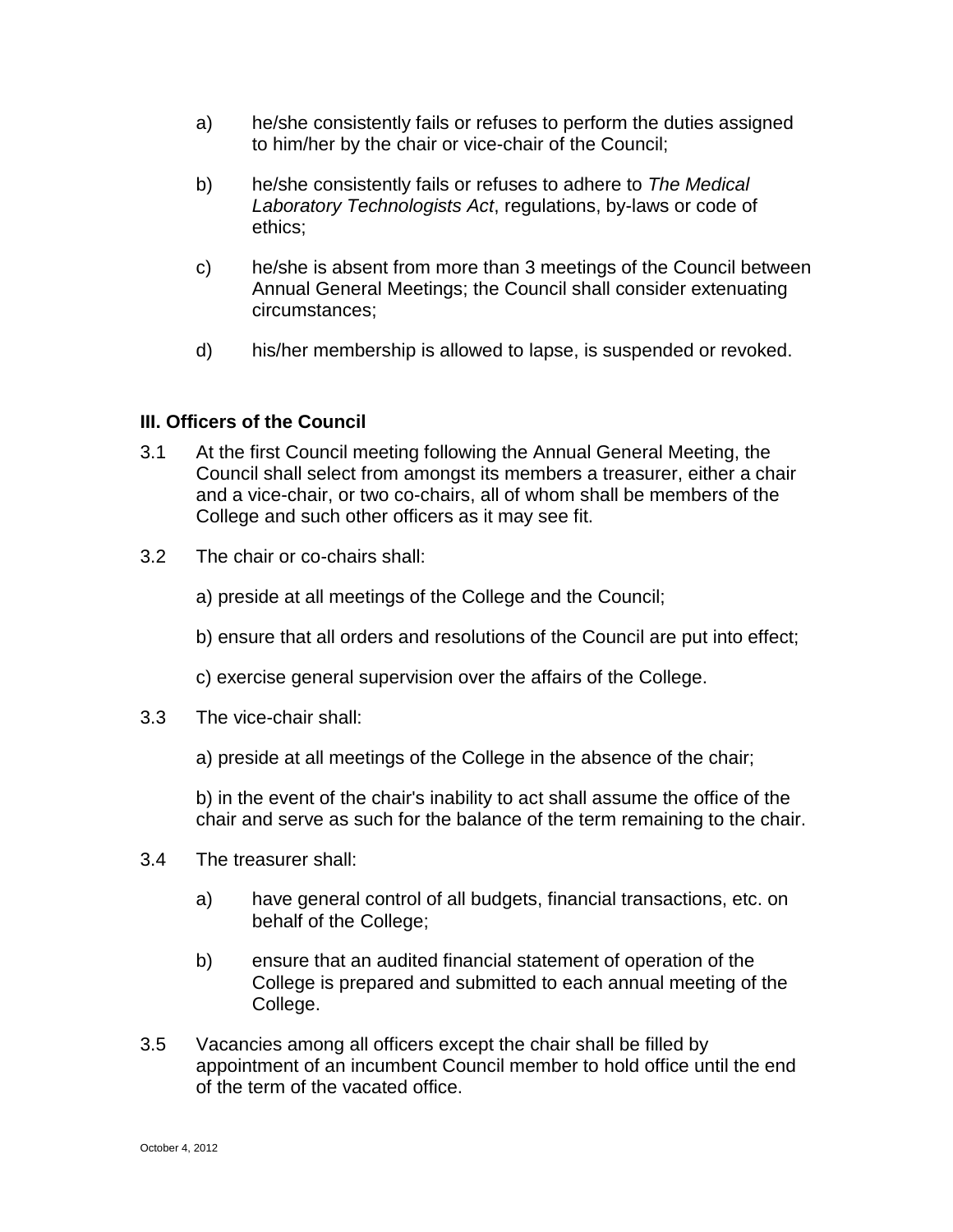# **ARTICLE VII: COMPLAINTS COMMITTEE AND INQUIRY COMMITTEE**

- 1.1 The Council shall annually appoint a complaints committee and inquiry committee as set out in Sections 17 and 31 of *The Medical Laboratory Technologists Act*.
- 1.2 Chairs of these committees shall hold office for one year and shall be eligible for reappointment with the proviso that no person is at any time chair of more than one committee.
- 1.3 The committee chair or Council shall appoint ad-hoc members and exofficio members in a non-voting capacity as required from time to time.
- 1.4 Vacancies on these committees shall be filled by Council appointment for the remainder of the term. The committee should consist of no less than three (3) members.
- 1.5 At least 1/3 of the members of the Complaints Committee and Inquiry Committee must be public members.
- 1.6 Public representatives, from the roster of public representatives, shall be appointed for a three year term from the roster of public representatives established under subsection 6(4) of *The Medical Laboratory Technologists Act* by the Minister of Health.

#### **ARTICLE VIII: COMMITTEES**

- 1.1 The Council may establish such committees, as it deems necessary to fulfill the objectives of the College.
- 1.2 The Council shall establish the following standing committees:
	- a) Board of Assessors;
	- b) Nominating Committee;
	- c) Continuing Competency Committee.
- 1.3 The Council shall establish terms of reference for all committees.
- 1.4 The activities of all committees shall be under the direction of the Council and all recommendations of the committees are subject to Council approval.
- 1.5 The Council shall appoint the chair of all committees.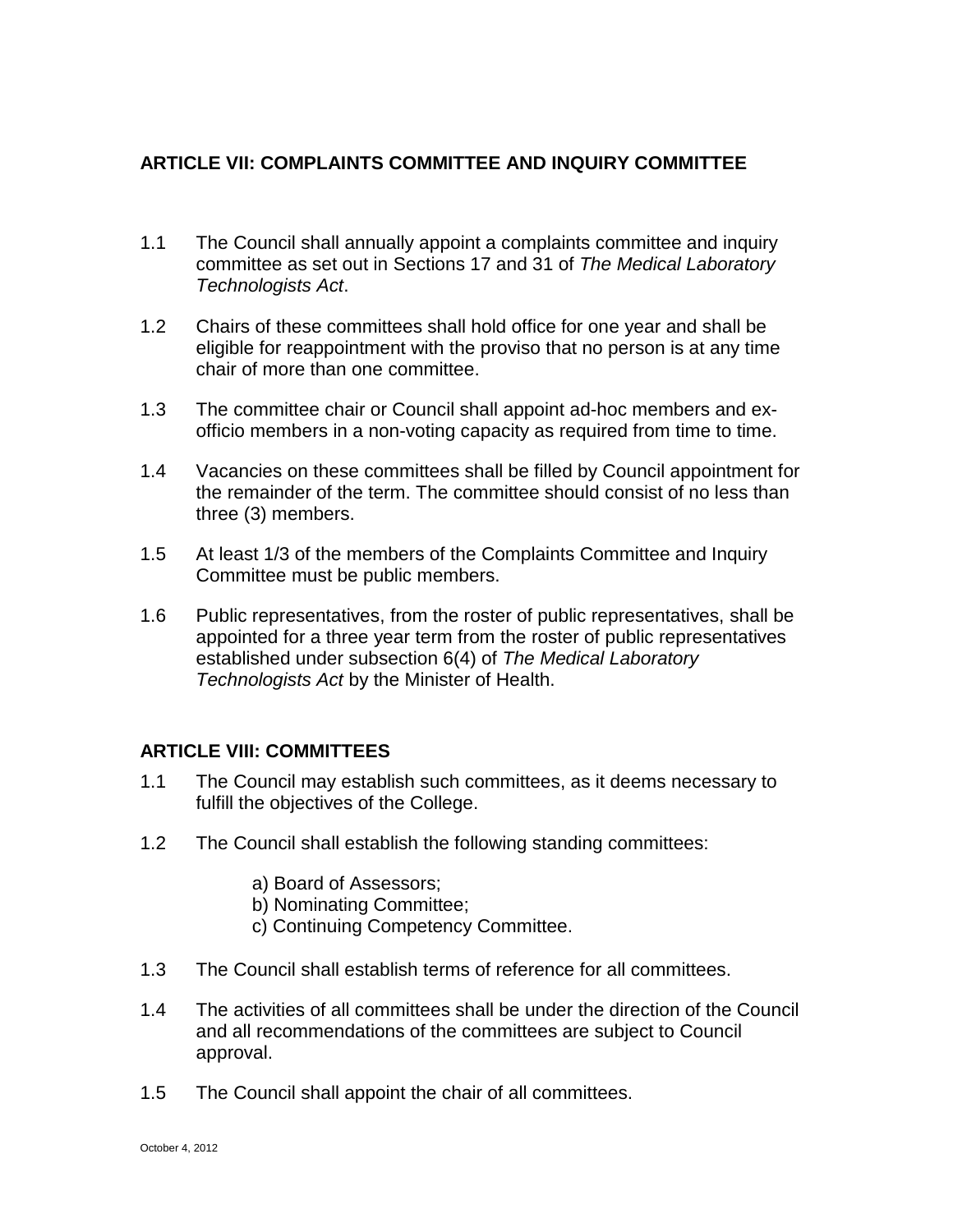- 1.6 Chairs of standing committees shall hold office for 1 year and shall be eligible for reappointment, provided that no person may at any time be chair of more than one committee.
- 1.7 Each committee shall consist of a chair and not less than two members of the College representing as broad a spectrum of membership types and geographical areas as possible.
- 1.8 Members of all committees shall be appointed by the chair of that committee, subject to Council approval. The Council may, by a majority vote, remove a member from a committee if:
	- a) he/she consistently fails or refuses to perform the duties assigned to him/her by the chair of the committee/board;
	- b) he/she consistently fails or refuses to adhere to *The Medical Laboratory Technologists Act*, regulations, by-laws or code of ethics;
	- c) he/she is absent from more than 3 meetings of the committee/board between Annual General Meetings; the Council shall consider extenuating circumstances;
	- d) his/her membership is allowed to lapse, is suspended or revoked.
- 1.9 The chair of each committee shall give reasonable notice of each meeting of his/her committee and a majority of the committee members shall constitute a quorum.
- 1.10 Minutes of committee meetings shall be taken at every meeting and submitted to the College office.
- 1.11 The chair shall report to the Council on activities of the committee on a regular basis.
- 1.12 Vacancies on any committee shall be filled by appointment by the Council for the remainder of the term.
- 1.13 Ex-officio members may be appointed to committees by the Council as required in a non-voting capacity.

# **ARTICLE IX: REGULATIONS**

1.1 Regulations must be brought to the membership for a vote at an Annual General Meeting or special meeting called for that purpose.